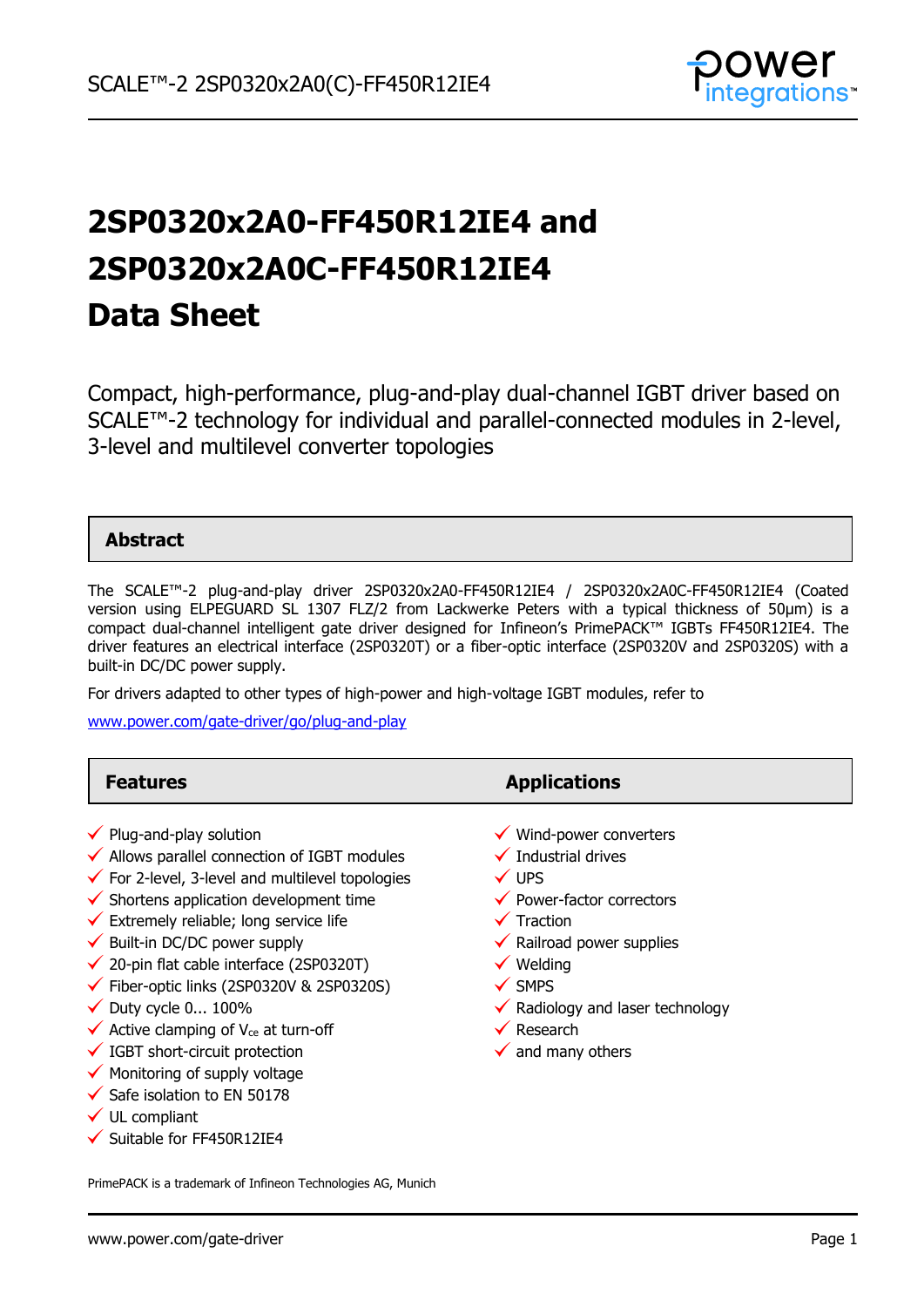

## **Safety Notice!**

The data contained in this data sheet is intended exclusively for technically trained staff. Handling all highvoltage equipment involves risk to life. Strict compliance with the respective safety regulations is mandatory!

Any handling of electronic devices is subject to the general specifications for protecting electrostatic-sensitive devices according to international standard IEC 60747-1, Chapter IX or European standard EN 100015 (i.e. the workplace, tools, etc. must comply with these standards). Otherwise, this product may be damaged.

### **Important Product Documentation**

This data sheet contains only product-specific data. For a detailed description, must-read application notes and common data that apply to the whole series, please refer to "Description & Application Manual for 2SP0320T SCALE-2 IGBT Drivers" (electrical interface) or "Description & Application Manual for 2SP0320V and 2SP0320S SCALE-2 IGBT Drivers" (fiber-optic interface) on [www.power.com/gate-driver/go/2SP0320.](http://www.power.com/gate-driver/go/2SP0320)

When applying SCALE-2 plug-and-play drivers, please note that these drivers are specifically adapted to a particular type of IGBT module. Therefore, the type designation of SCALE-2 plug-and-play drivers also includes the type designation of the corresponding IGBT module. These drivers are not valid for IGBT modules other than those specified. Incorrect use may result in failure.

### **Mechanical Dimensions**

Dimensions: Refer to the relevant "Description and Application Manual"

Mounting principle: Connected to IGBT module with screws

### **Fiber-Optic Interfaces**

| <b>Interface</b>   | <b>Remarks</b>                                   | Part type #       |
|--------------------|--------------------------------------------------|-------------------|
| Drive signal input | 2SP0320V, fiber-optic receiver (Notes 21, 22)    | HFBR-2522ETZ      |
| Drive signal input | 2SP0320S, fiber-optic receiver (Notes 21, 22)    | <b>HFBR-2412Z</b> |
| Status output      | 2SP0320V, fiber-optic transmitter (Notes 21, 23) | HFBR-1522ETZ      |
| Status output      | 2SP0320S, fiber-optic transmitter (Notes 21, 23) | <b>HFBR-1412Z</b> |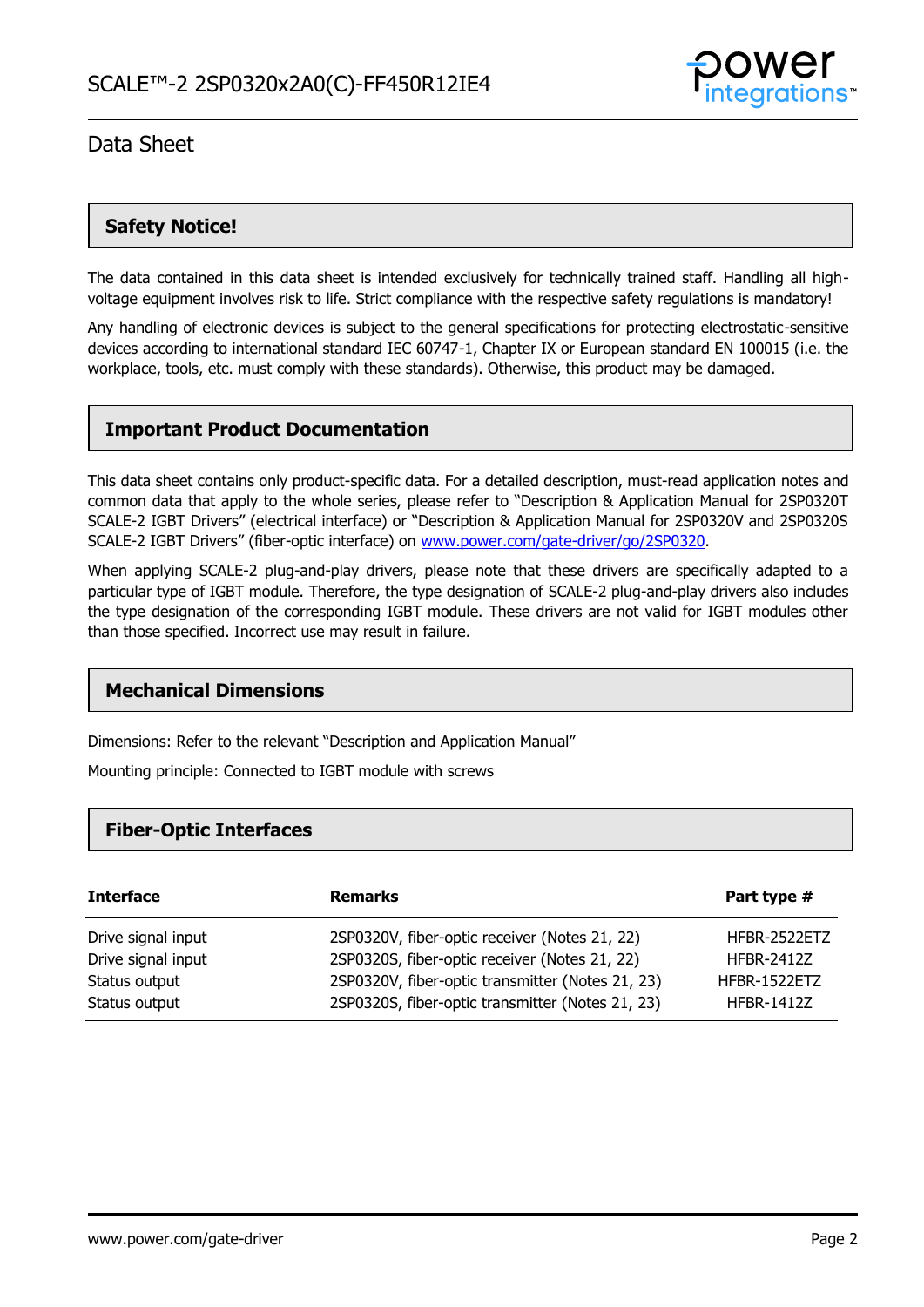

## **Absolute Maximum Ratings**

| <b>Parameter</b>                       | <b>Remarks</b>                            | Min   | Max                       | Unit              |
|----------------------------------------|-------------------------------------------|-------|---------------------------|-------------------|
| Supply voltage V <sub>DC</sub>         | VDC to GND                                | 0     | 16                        | v                 |
| Supply voltage V <sub>cc</sub>         | VCC to GND (Note 1)                       | 0     | 16                        | v                 |
| Logic input and output voltages        | To GND                                    |       | $-0.5$ VCC $+0.5$         | V                 |
| $SOx$ current                          | Fault condition, total current            |       | 20                        | mA                |
| Gate peak current I <sub>out</sub>     | Note 2                                    | $-20$ | $+20$                     | A                 |
| Average supply current I <sub>DC</sub> | 2SP0320T (Note 24)                        |       | 600                       | mA                |
| Average supply current I <sub>DC</sub> | 2SP0320V and 2SP0320S (Note 24)           |       | 690                       | mA                |
| Output power per gate                  | Ambient temperature <70°C (Note 3)        |       | 3                         | W                 |
|                                        | Ambient temperature 85°C (Note 3)         |       | 2                         | W                 |
| Switching frequency f                  |                                           |       | 37                        | <b>kHz</b>        |
| Test voltage (50Hz/1min.)              | Primary to secondary (Note 19)            |       | 3800 VAC(eff)             |                   |
|                                        | Secondary to secondary (Note 19)          |       | 3800 V <sub>AC(eff)</sub> |                   |
| DC-link voltage                        | Note 4                                    |       | 800                       | V                 |
| dV/dt                                  | Rate of change of input to output voltage |       | 50                        | $kV/\mu s$        |
| Operating voltage                      | Primary/secondary, secondary/secondary    |       | 1200                      | $V_{\text{peak}}$ |
| Operating temperature                  |                                           | $-40$ | 85                        | °C                |
| Storage temperature                    | Note 29                                   | -40   | 50                        | °C                |
| Surface temperature                    | Only 2SP0320x2A0C-FF450R12IE4 (Note 30)   |       | 125                       | °C                |

## **Recommended Operating Conditions**

| <b>Power Supply</b>            | <b>Remarks</b>                               | Min  | <b>Tvp</b> | Max      | Unit |
|--------------------------------|----------------------------------------------|------|------------|----------|------|
| Supply voltage $V_{DC}$        | To GND (Note 1)                              | 14.5 | 15         | 15.5     |      |
| Supply voltage V <sub>cc</sub> | To GND (Note 1)                              | 14.5 | 15         | 15.5     | - V  |
| Resistance from TB to GND      | 2SP0320T, blocking time $\neq$ 0, ext. value | 128  |            | $\infty$ | kΩ   |
| $SOx$ current                  | Fault condition, 3.3V logic                  |      |            | 4        | mA   |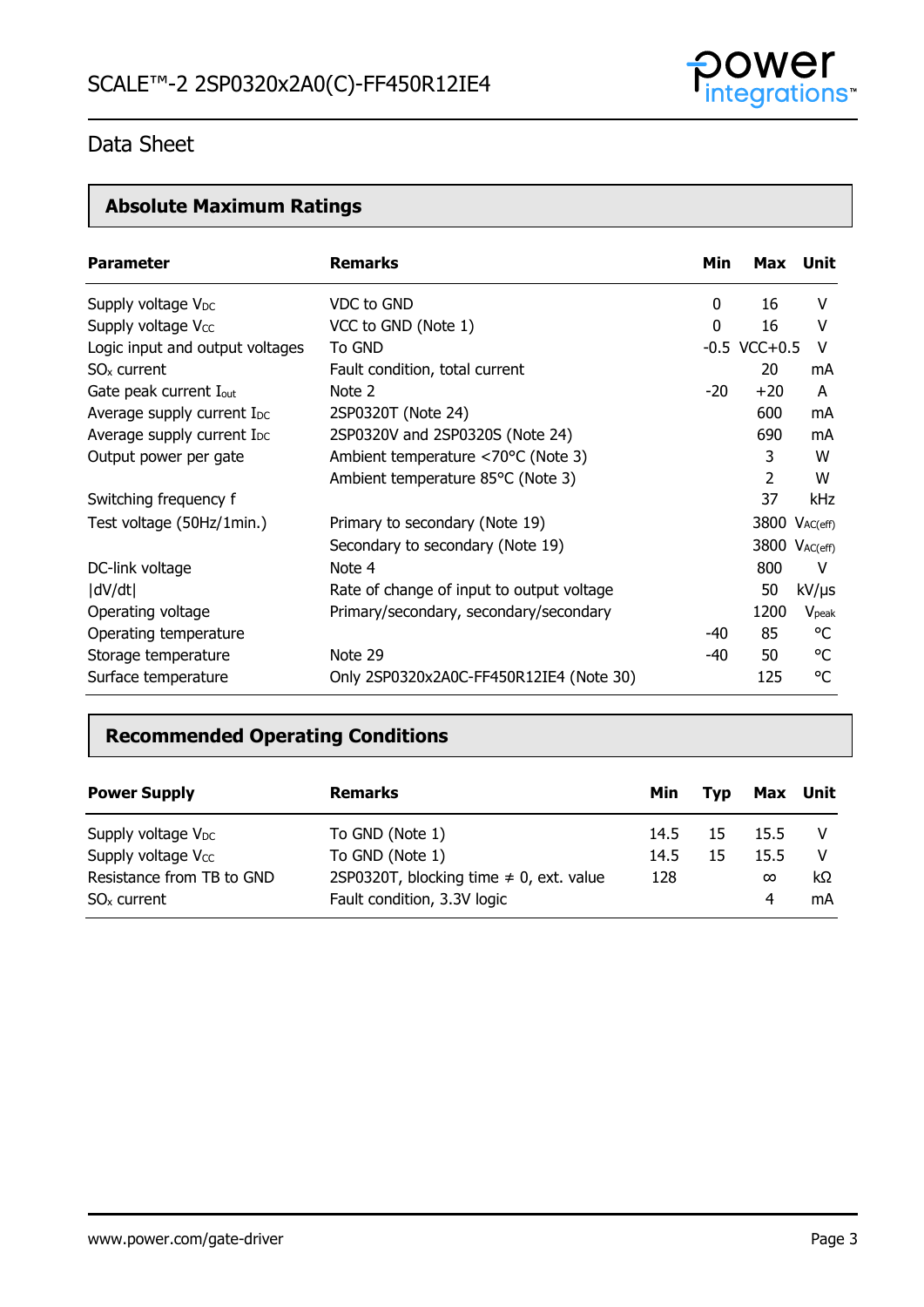

## **Electrical Characteristics**

| <b>Power Supply</b>                  | <b>Remarks</b>                                     | Min  | <b>Typ</b> | <b>Max</b> | <b>Unit</b> |
|--------------------------------------|----------------------------------------------------|------|------------|------------|-------------|
| Supply current I <sub>DC</sub>       | 2SP0320T, without load                             |      | 37         |            | mA          |
|                                      | 2SP0320V and 2SP0320S, without load                |      | 145        |            | mA          |
| Efficiency n                         | Internal DC/DC converter                           |      | 85         |            | $\%$        |
| Supply current Icc                   | Without load                                       |      | 19         |            | mA          |
| Coupling capacitance C <sub>io</sub> | Primary side to secondary side, total, per channel |      |            |            |             |
|                                      | 2SP0320T                                           |      | 20         |            | pF          |
|                                      | 2SP0320V and 2SP0320S                              |      | 15         |            | pF          |
| <b>Power Supply Monitoring</b>       | <b>Remarks</b>                                     | Min  | <b>Typ</b> | <b>Max</b> | <b>Unit</b> |
| Supply threshold Vcc                 | Primary side, clear fault                          | 11.9 | 12.6       | 13.3       | v           |
|                                      | Primary side, set fault (Note 5)                   | 11.3 | 12.0       | 12.7       | V           |
| Monitoring hysteresis                | Primary side, set/clear fault                      | 0.35 |            |            | V           |
| Supply threshold Visox-Veex          | Secondary side, clear fault                        | 12.1 | 12.6       | 13.1       | V           |
|                                      | Secondary side, set fault (Note 26)                | 11.5 | 12.0       | 12.5       | V           |
| Monitoring hysteresis                | Secondary side, set/clear fault                    | 0.35 |            |            | V           |
| Supply threshold Veex-Vcomx          | Secondary side, clear fault                        | 5    | 5.15       | 5.3        | V           |
|                                      | Secondary side, set fault (Note 26)                | 4.7  | 4.85       | 5          | V           |
| Monitoring hysteresis                | Secondary side, set/clear fault                    | 0.15 |            |            | V           |
| <b>Logic Inputs and Outputs</b>      | <b>Remarks</b>                                     | Min  | <b>Typ</b> | <b>Max</b> | <b>Unit</b> |
| Input impedance                      | 2SP0320T, $V(INx) > 3V$ (Note 6)                   | 3.5  | 4.1        | 4.6        | kΩ          |
| Turn-on threshold                    | 2SP0320T, V(INx) (Note 7)                          |      | 2.6        |            | V           |
| Turn-off threshold                   | 2SP0320T, V(INx) (Note 7)                          |      | 1.3        |            | V           |
| SOx output voltage                   | Fault condition, I(SOx) < 8mA                      |      |            | 0.7        | V           |
| <b>Short-circuit Protection</b>      | <b>Remarks</b>                                     | Min  | <b>Typ</b> | <b>Max</b> | <b>Unit</b> |
| Vce-monitoring threshold             | Between auxiliary terminals                        |      | 10.2       |            | V           |
| Response time                        | DC-link voltage > 550V (Note 8)                    |      | 6.9        |            | μs          |
| Delay to IGBT turn-off               | After the response time (Note 9)                   |      | 1.4        |            | μs          |
| <b>Blocking time</b>                 | 2SP0320T, after fault (Note 10)                    |      | 90         |            | ms          |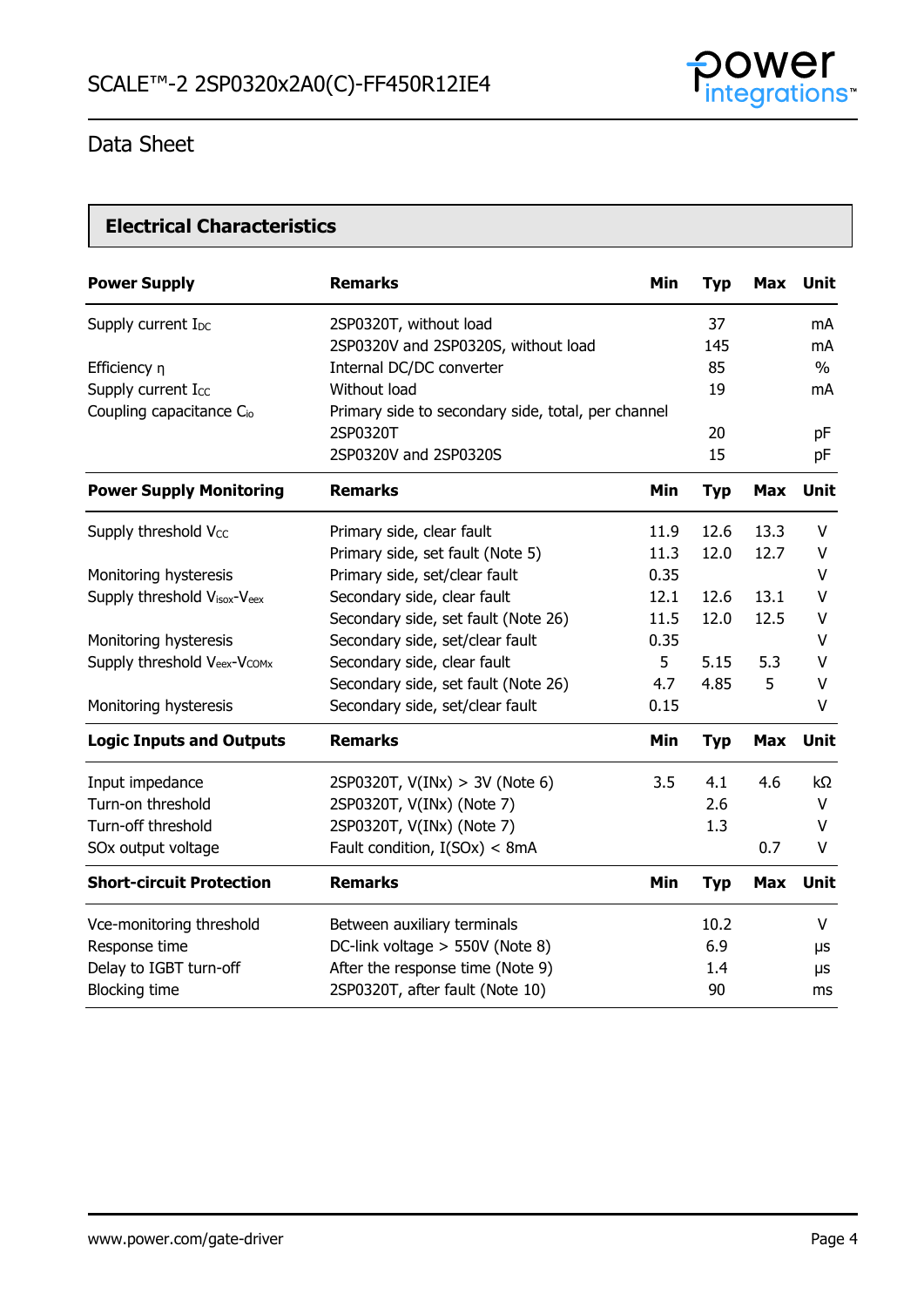

| <b>Timing Characteristics</b>              | <b>Remarks</b>                        | Min                   | <b>Typ</b>     | Max        | <b>Unit</b>       |
|--------------------------------------------|---------------------------------------|-----------------------|----------------|------------|-------------------|
| Turn-on delay t <sub>d(on)</sub>           | 2SP0320T (Note 11)                    |                       | 90             |            | ns                |
| Turn-off delay td(off)                     | 2SP0320T (Note 11)                    |                       | 90             |            | ns                |
| Jitter of turn-on delay                    | 2SP0320T (Note 28)                    |                       | ±2             |            | ns                |
| Jitter of turn-off delay                   | 2SP0320T (Note 28)                    |                       | ±2             |            | ns                |
| Turn-on delay t <sub>d(on)</sub>           | 2SP0320V and 2SP0320S (Note 12)       |                       | 120            |            | ns                |
| Turn-off delay t <sub>d(off)</sub>         | 2SP0320V and 2SP0320S (Note 12)       |                       | 100            |            | ns                |
| Output rise time tr(out)                   | $G_x$ to $E_x$ (Note 13)              |                       | $\overline{7}$ |            | ns                |
| Output fall time t <sub>f(out)</sub>       | $G_x$ to $E_x$ (Note 13)              |                       | 25             |            | ns                |
| Dead time between outputs                  | 2SP0320T, half-bridge mode (Note 20)  |                       | 3              |            | μs                |
| Jitter of dead time                        | 2SP0320T, half-bridge mode            |                       | ±100           |            | ns                |
| Transmission delay of fault state          | 2SP0320T (Note 14)                    |                       | 450            |            | ns                |
| Transmission delay of fault state          | 2SP0320V and 2SP0320S (Note 25)       |                       | 90             |            | ns                |
| Delay to clear fault state                 | 2SP0320V and 2SP0320S (Note 15)       |                       | 11             |            | μs                |
| Acknowledge delay time                     | 2SP0320V and 2SP0320S (Note 16)       |                       | 220            |            | ns                |
| Acknowledge pulse width                    | 2SP0320V and 2SP0320S (on host side)  |                       | 700            | 1050       | ns                |
| <b>Outputs</b>                             | <b>Remarks</b>                        | Min                   | <b>Typ</b>     | <b>Max</b> | Unit              |
| Turn-on gate resistor $R_{g(on)}$          | Note 17                               |                       | 2.5            |            | Ω                 |
| Turn-off gate resistor R <sub>g(off)</sub> | Note 17                               |                       | 3.3            |            | Ω                 |
| Gate voltage at turn-on                    |                                       |                       | 15             |            | $\vee$            |
| Gate-voltage at turn-off                   | 2SP0320T / (2SP0320V & 2SP0320S)      |                       |                |            |                   |
|                                            | $P = 0W$                              | $-10.4/-9.9$          |                |            | V                 |
|                                            | $P = 0.3W$                            |                       | $-10.2/-9.8$   |            | v                 |
|                                            | $P = 2.1W$                            |                       | $-9.7/-9.5$    |            | v                 |
|                                            | $P = 3W$                              |                       | $-9.6/-9.4$    |            | v                 |
| Gate resistance to COMx                    |                                       |                       | 4.7            |            | kΩ                |
| dV/dt Feedback                             | <b>Remarks</b>                        | <b>Implementation</b> |                |            |                   |
| dV/dt feedback                             | Note 18                               |                       | No             |            |                   |
| <b>Electrical Isolation</b>                | <b>Remarks</b>                        | Min                   | <b>Typ</b>     | <b>Max</b> | Unit              |
| Test voltage (50Hz/1s)                     | Primary to secondary side (Note 19)   | 3800                  | 3850           | 3900       | $V_{\text{eff}}$  |
|                                            | Secondary to secondary side (Note 19) | 3800                  | 3850           | 3900       | $V_{\rm eff}$     |
| Partial discharge extinction volt.         | Primary to secondary side (Note 27)   | 1220                  |                |            | V <sub>peak</sub> |
|                                            | Secondary to secondary side (Note 27) | 1200                  |                |            | V <sub>peak</sub> |
| Creepage distance                          | Primary to secondary side             | 20                    |                |            | mm                |
|                                            | Secondary to secondary side           | 17                    |                |            |                   |
|                                            |                                       |                       |                |            | mm                |

All data refer to +25°C and  $V_{CC} = V_{DC} = 15V$  unless otherwise specified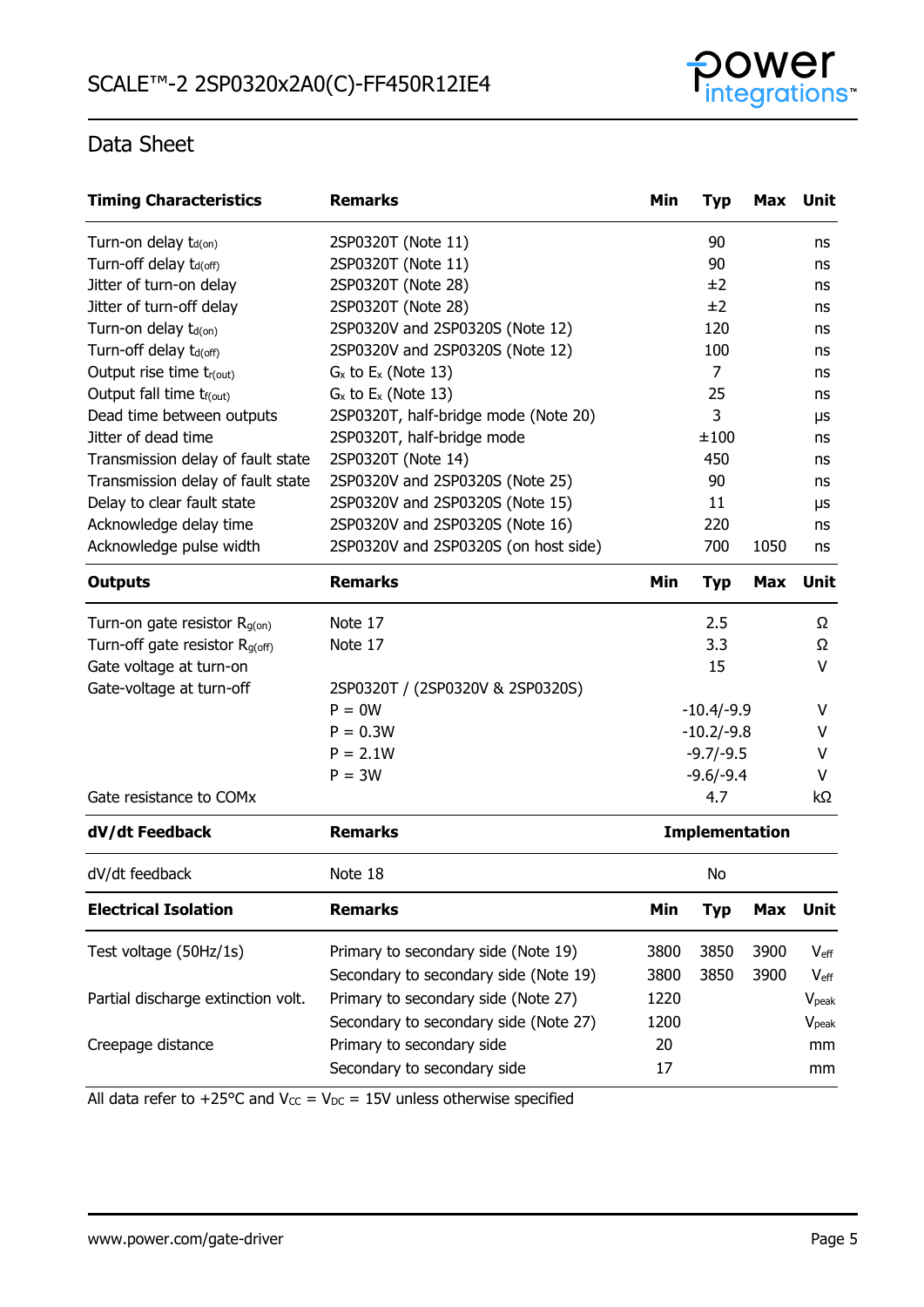

### **Footnotes to the Key Data**

- 1) Both supply voltages V<sub>DC</sub> and V<sub>CC</sub> should be applied in parallel.<br>2) The gate current is limited by the gate resistors located on the
- 2) The gate current is limited by the gate resistors located on the driver.<br>3) If the specified value is exceeded, this indicates a driver overload. It s
- If the specified value is exceeded, this indicates a driver overload. It should be noted that the driver is not protected against overload. From 70°C to 85°C, the maximum permissible output power can be linearly interpolated from the given data.
- 4) This limit is due to active clamping. Refer to "Description & Application Manual for 2SP0320T SCALE-2 IGBT Drivers" (electrical interface) or "Description & Application Manual for 2SP0320V and 2SP0320S SCALE-2 IGBT Drivers" (fiber-optic interface).
- 5) Undervoltage monitoring of the primary-side supply voltage (VCC to GND). If the voltage drops below this limit, a fault is transmitted to the corresponding output(s) (2SP0320T/2SP0320V/2SP0320S) and the IGBTs are switched off (only 2SP0320T).
- 6) The input impedance can be modified to values  $<$  18 k $\Omega$  (customer-specific solution).
- 7) Turn-on and turn-off threshold values can be increased (customer-specific solution).<br>8) The resulting pulse width of the direct output of the gate drive unit for short-circuit
- The resulting pulse width of the direct output of the gate drive unit for short-circuit type I (excluding the delay of the gate resistors) is the sum of response time plus delay to IGBT turn-off.
- 9) The turn-off event of the IGBT is delayed by the specified time after the response time.
- 10) Factory set value. The blocking time can be reduced with an external resistor. Refer to "Description & Application Manual for 2SP0320T SCALE-2 IGBT Drivers".
- 11) Measured from the transition of the turn-on or turn-off command at the driver input to direct output of the gate drive unit (excluding the delay of the gate resistors).
- 12) Including the delay of the external fiber-optic links. Measured from the transition of the turn-on or turn-off command at the optical transmitter on the host controller side to the direct output of the gate drive unit (excluding the delay of the gate resistors).
- 13) Refers to the direct output of the gate drive unit (excluding the delay of the gate resistors).<br>14) Transmission delay of the fault state from the secondary side to the primary status outputs.
- Transmission delay of the fault state from the secondary side to the primary status outputs.
- 15) Measured on the host side. The fault status on the secondary side is automatically reset after the specified time.
- 16) Including the delay of the external fiber-optic links. Measured from the transition of the turn-on or turn-off command at the optical transmitter on the host controller side to the transition of the acknowledge signal at the optical receiver on the host controller side.
- 17) The gate resistors can be leaded or surface mounted. Power Integrations reserves the right to determine which type will be used. Typically, higher quantities will be produced with SMD resistors and small quantities with leaded resistors.
- 18) A dV/dt feedback can optionally be implemented in order to reduce the rate of rise of the collector emitter voltage of the IGBTs at turn-off (customer-specific solution).
- 19) HiPot testing (= dielectric testing) must generally be restricted to suitable components. This gate driver is suited for HiPot testing. Nevertheless, it is strongly recommended to limit the testing time to 1s slots as stipulated by EN 50178. Excessive HiPot testing at voltages much higher than  $850V_{AC(eff)}$ may lead to insulation degradation. No degradation has been observed over 1min. testing at  $3800V_{AC(eff)}$ . The transformer of every production sample shipped to customers has undergone 100% testing at the given value or higher ( $<$  5100V $_{(AC)eff}$ ) for 1s.
- 20) Note that the dead time may vary from sample to sample. A tolerance of approximately  $\pm 20\%$  may be expected. If higher timing precisions are required, Power Integrations recommends using direct mode and generating the dead time externally.
- 21) The transceivers required on the host controller side are not supplied with the gate driver. It is recommended to use the same types as used in the gate driver. For product information refer to [www.power.com/gate-driver/go/fiberoptics.](http://www.power.com/gate-driver/go/fiberoptics)
- 22) The recommended transmitter current at the host controller is 20mA. A higher current may increase jitter or delay at turn-off.
- 23) The typical transmitter current at the gate driver is 18mA. In case of supply undervoltage, the minimum transmitter current at the gate driver is 12mA: this is suitable for adequate plastic optical fibers with a length of up to 10 meters.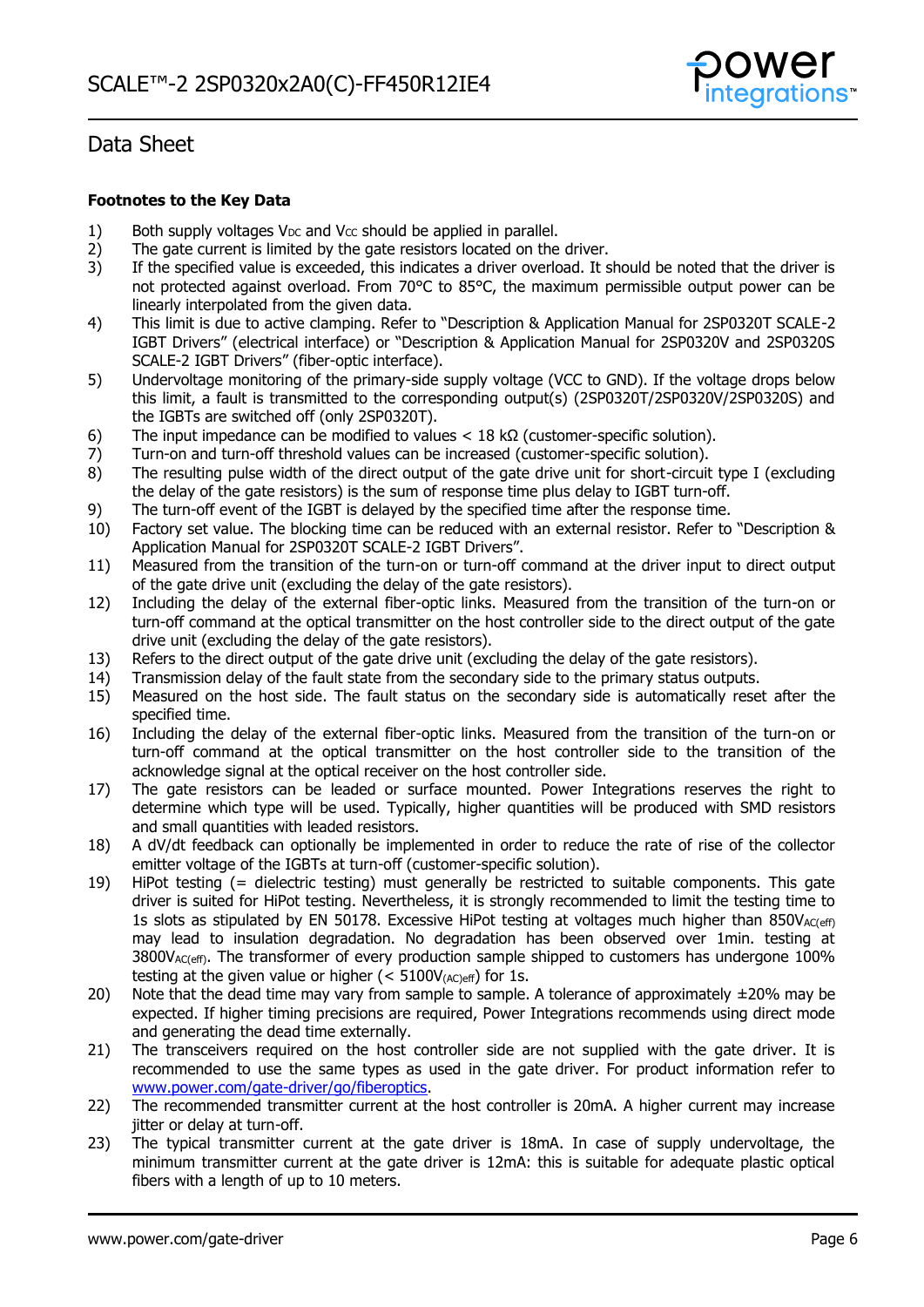

- 24) If the specified value is exceeded, this indicates a driver overload. It should be noted that the driver is not protected against overload.
- 25) Delay of external fiber-optic links. Measured from the driver secondary side (ASIC output) to the optical receiver on the host controller.
- 26) Undervoltage monitoring of the secondary-side supply voltage (Visox to Veex and Veex to COMx which correspond with the approximate turn-on and turn-off gate-emitter voltages). If the corresponding voltage drops below this limit, the IGBT is switched off and a fault is transmitted to the corresponding output.
- 27) Partial discharge measurement is performed in accordance with IEC 60270 and isolation coordination specified in EN 50178. The partial discharge extinction voltage between primary and either secondary side is coordinated for safe isolation to EN 50178.
- 28) Jitter measurements are performed with input signals INx switching between 0V and 15V referred to GND, with a corresponding rise time and fall time of 8ns.
- 29) The storage temperature inside the original package (1) or in case the coating material of coated products may touch external parts (2) must be limited to the given value. may touch external parts (2) must be limited to the given value. Otherwise, it is limited to 90°C.
- 30) The component surface temperature, which may strongly vary depending on the operating condition, must be limited to the given value for coated driver versions to ensure long-term reliability of the coating material.

## **Legal Disclaimer**

The statements, technical information and recommendations contained herein are believed to be accurate as of the date hereof. All parameters, numbers, values and other technical data included in the technical information were calculated and determined to our best knowledge in accordance with the relevant technical norms (if any). They may base on assumptions or operational conditions that do not necessarily apply in general. We exclude any representation or warranty, express or implied, in relation to the accuracy or completeness of the statements, technical information and recommendations contained herein. No responsibility is accepted for the accuracy or sufficiency of any of the statements, technical information, recommendations or opinions communicated and any liability for any direct, indirect or consequential loss or damage suffered by any person arising therefrom is expressly disclaimed.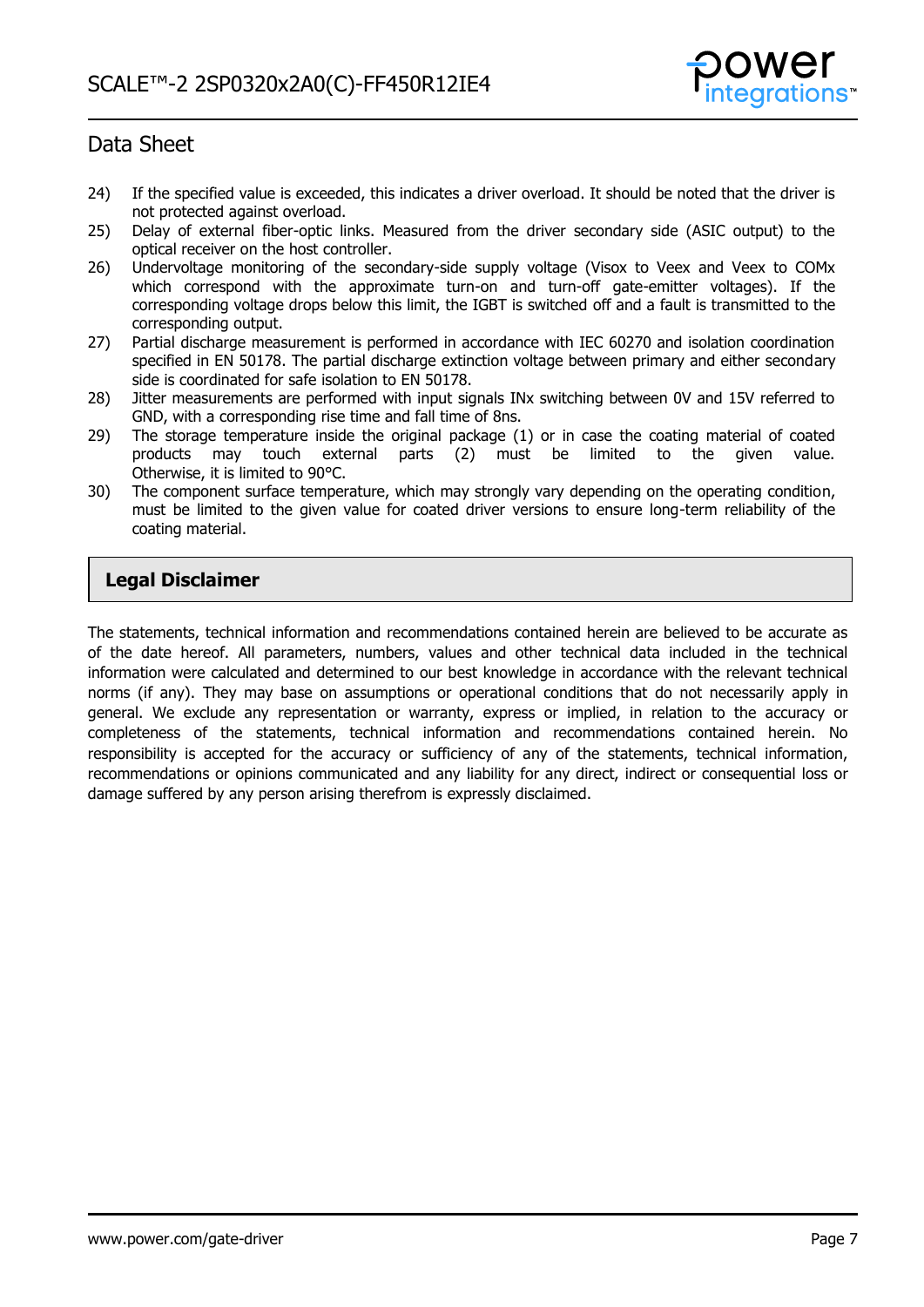

### **Ordering Information**

Our international terms and conditions of sale apply.

| <b>Interface</b>                   | <b>Power Integrations Driver Type #</b> | <b>Related IGBT</b> |
|------------------------------------|-----------------------------------------|---------------------|
| Electrical Interface               | 2SP0320T2A0-FF450R12IE4                 | FF450R12IE4         |
| Electrical Interface <sup>2)</sup> | 2SP0320T2A0C-FF450R12IE4                | FF450R12IE4         |
| Fiber-Optic Interface 1)           | 2SP0320V2A0-FF450R12IE4                 | FF450R12IE4         |
| Fiber-Optic Interface $1$ , $2$ )  | 2SP0320V2A0C-FF450R12IE4                | FF450R12IE4         |

<sup>1)</sup> Fiber-optic interface with versatile link (HFBR-2522ETZ and HFBR-1522ETZ)

2) Conformal coated version

Product home page: [www.power.com/gate-driver/go/2SP0320](http://www.power.com/gate-driver/go/2SP0320)

Refer to [www.power.com/gate-driver/go/nomenclature](http://www.power.com/gate-driver/go/nomenclature) for information on driver nomenclature

### **Information about Other Products**

### **For other drivers, evaluation systems product documentation and application support**

Please click: [www.power.com/gate-driver](http://www.power.com/gate-driver)

© 2008…2020 Power Integrations Switzerland GmbH. All rights reserved. We reserve the right to make any technical modifications without prior notice. Version 2.1 from 2020-04-01